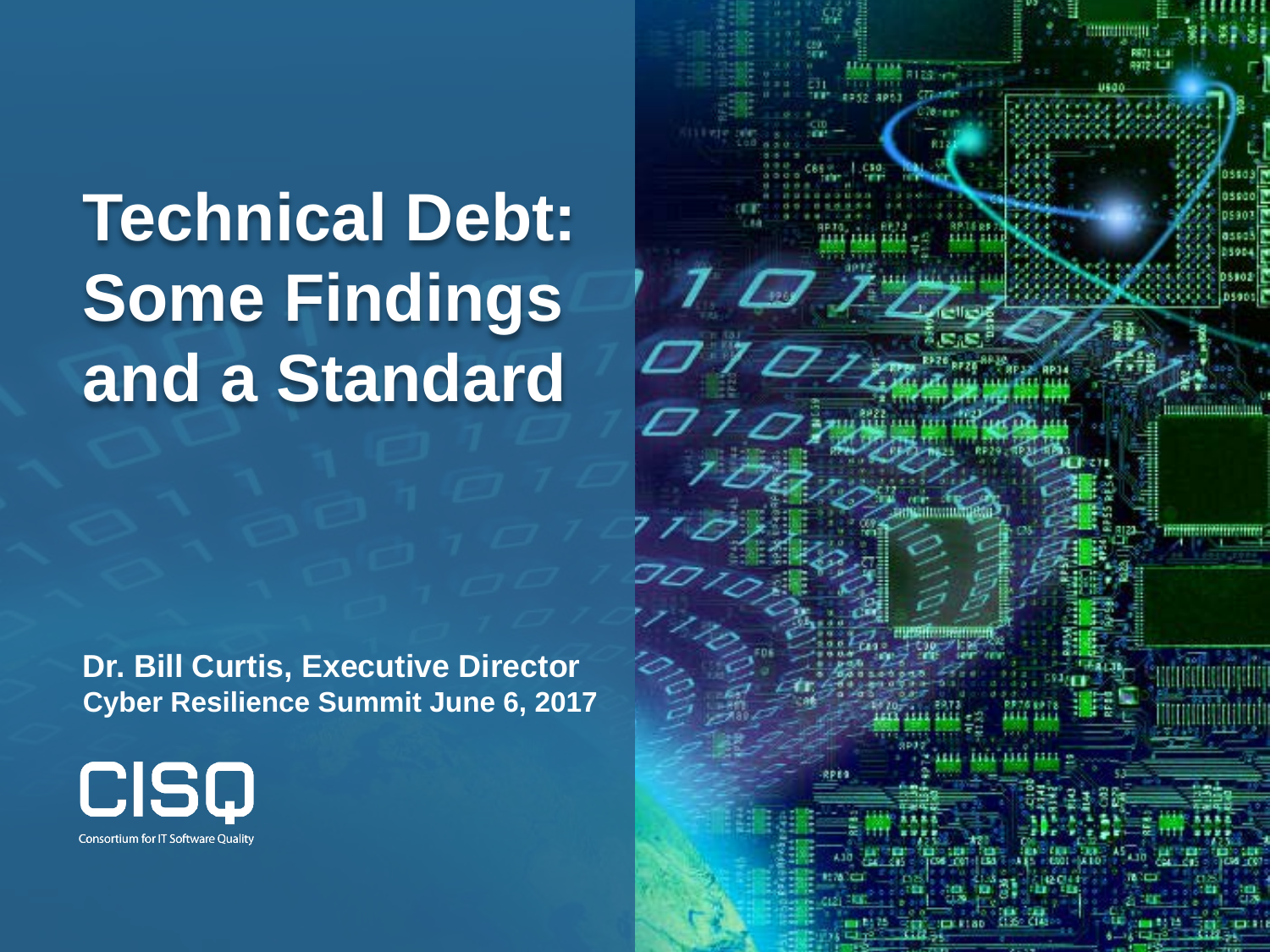

#### The Technical Debt Metaphor

Technical Debt - the future cost of defects remaining in code at release, a component of the cost of ownership



Curtis, et al. (2012). IEEE Software.

Opportunity cost—benefits that could have been achieved had resources been put on new capability rather than retiring technical debt

Liability—business costs related to outages, breaches, corrupted data, etc.

Interest—continuing IT costs attributable to the violations causing technical debt, i.e, higher maintenance costs, greater resource usage, etc.

 $Principal—cost of fixing problems remaining in the$ code after release that must be remediated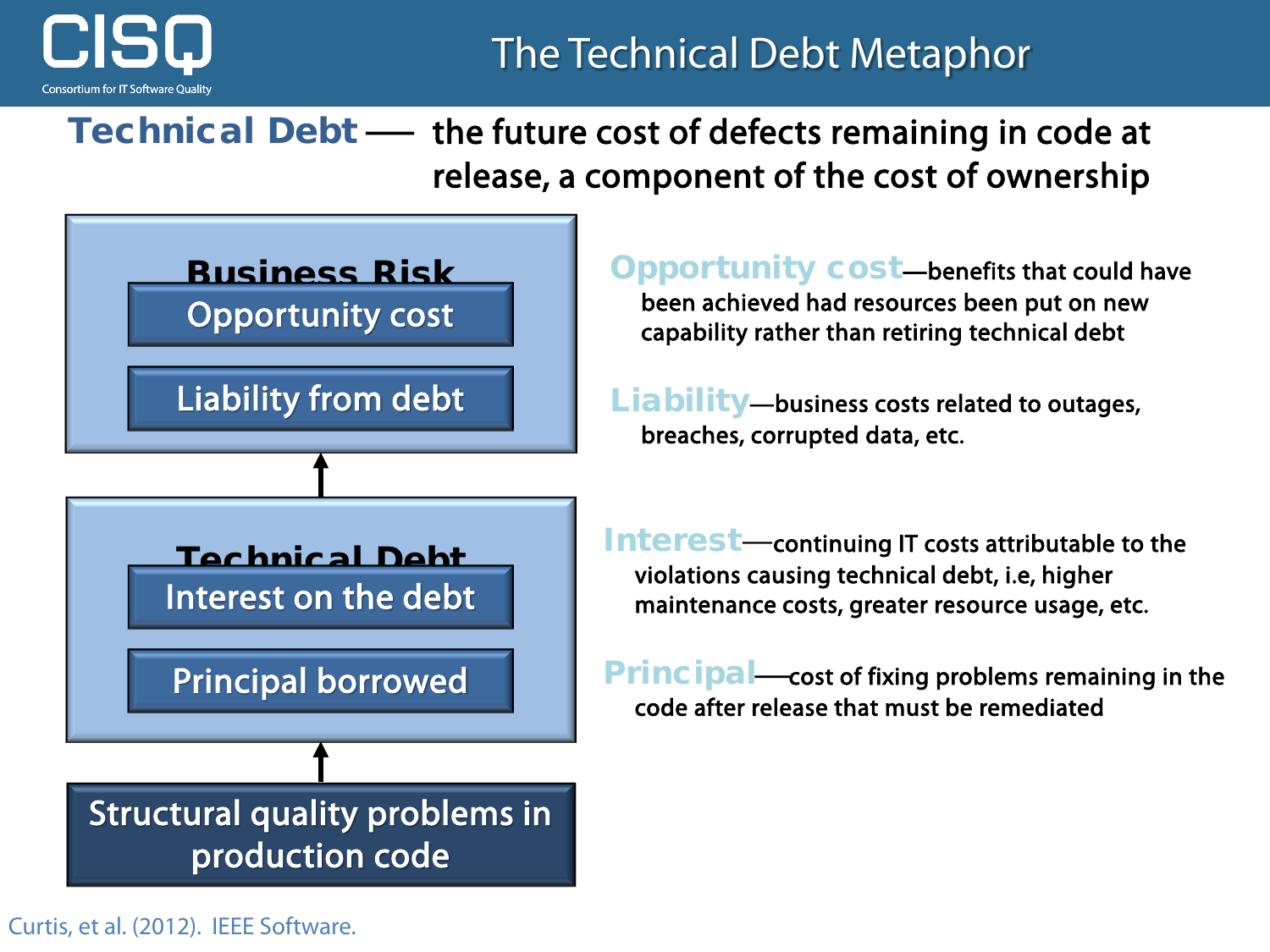

#### Application Characteristics

- Robustness stability, resilience, and recovery from operational interruptions
- **Performance** responsiveness and efficient use of resources
- **Security** ability to prevent unauthorized intrusions
- **Transferability** understandability of an application by other teams
- Changeability ease of modifying source code
- Total Quality Index aggregate score of the 5 quality characteristics above
- Size lines of code, Automated Function Points

#### Demographic Characteristics

- Language/Technology
- **Endustry Sector**
- **Source and Shore**
- CMMI Level
- Development Method
- Age & Team size

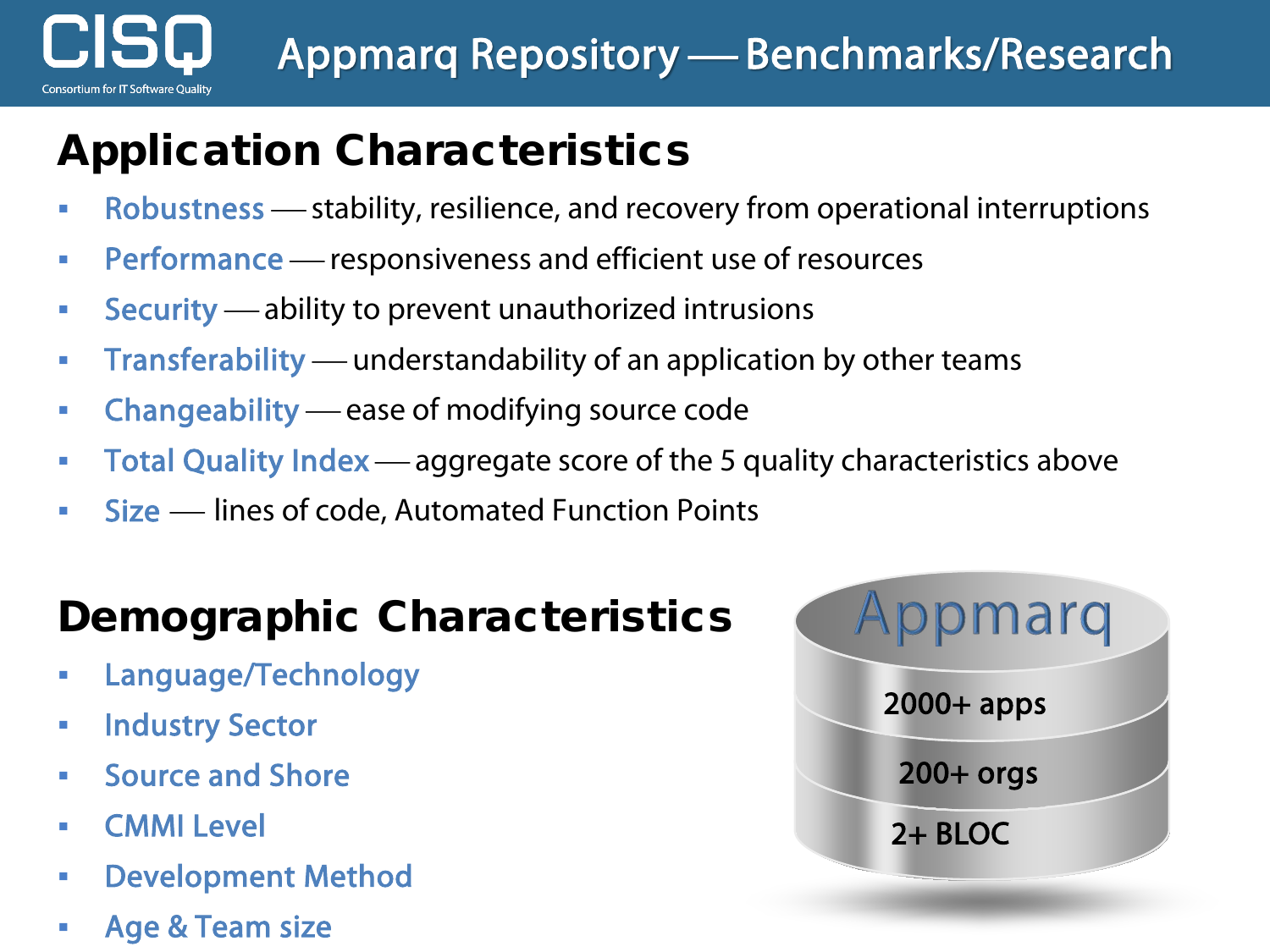

#### Technical Debt by Quality Characteristic



**► 70% of Technical Debt is in IT Cost** (Transferability, Changeability)

**► 30% of Technical Debt is in Business Risk** (Robustness, Performance, Security)

 $\triangleright$  Health Factor proportions are mostly consistent across technologies



Curtis, et al. (2012). IEEE Software.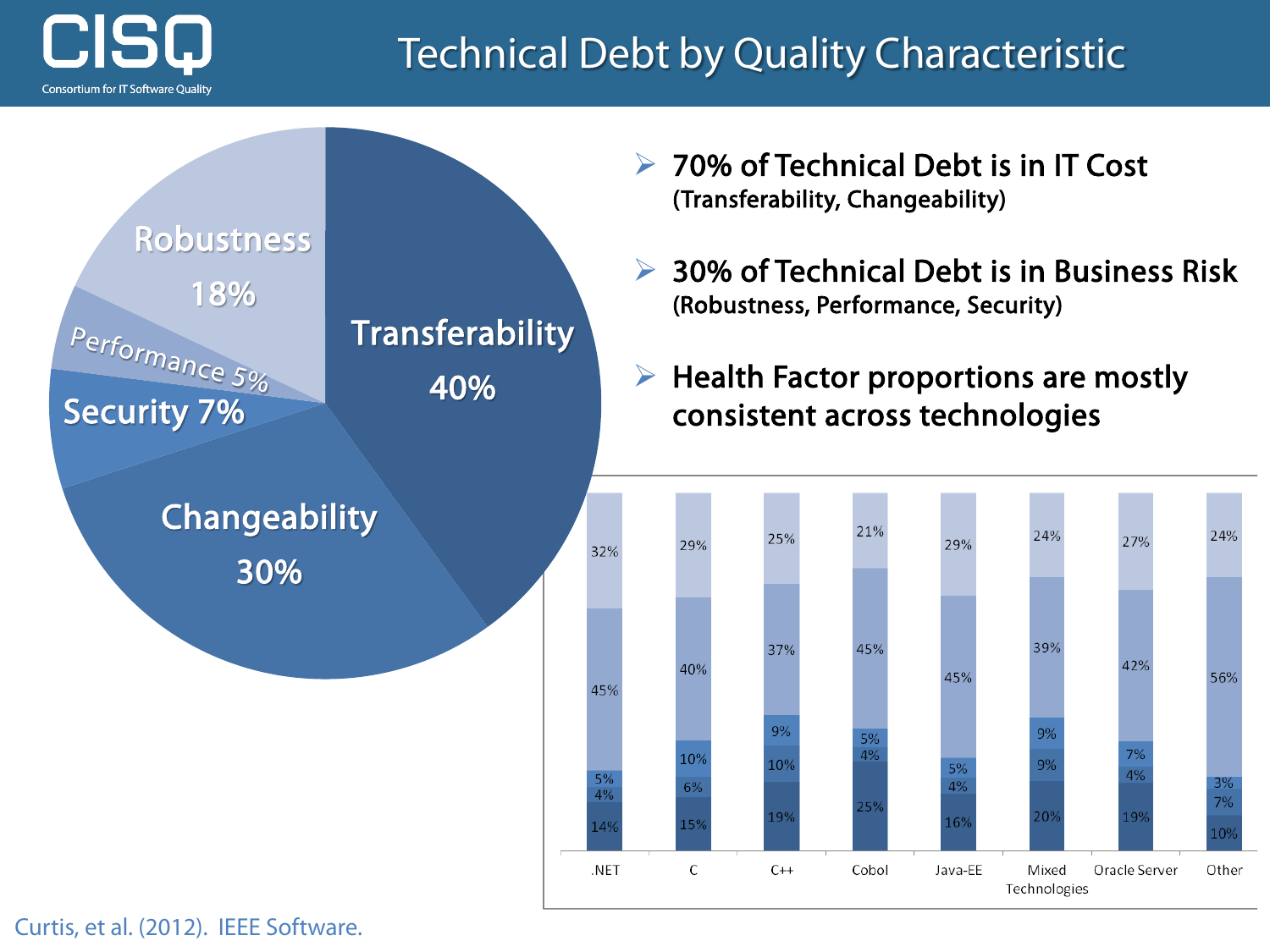## Agile/Waterfall Hybrid Best

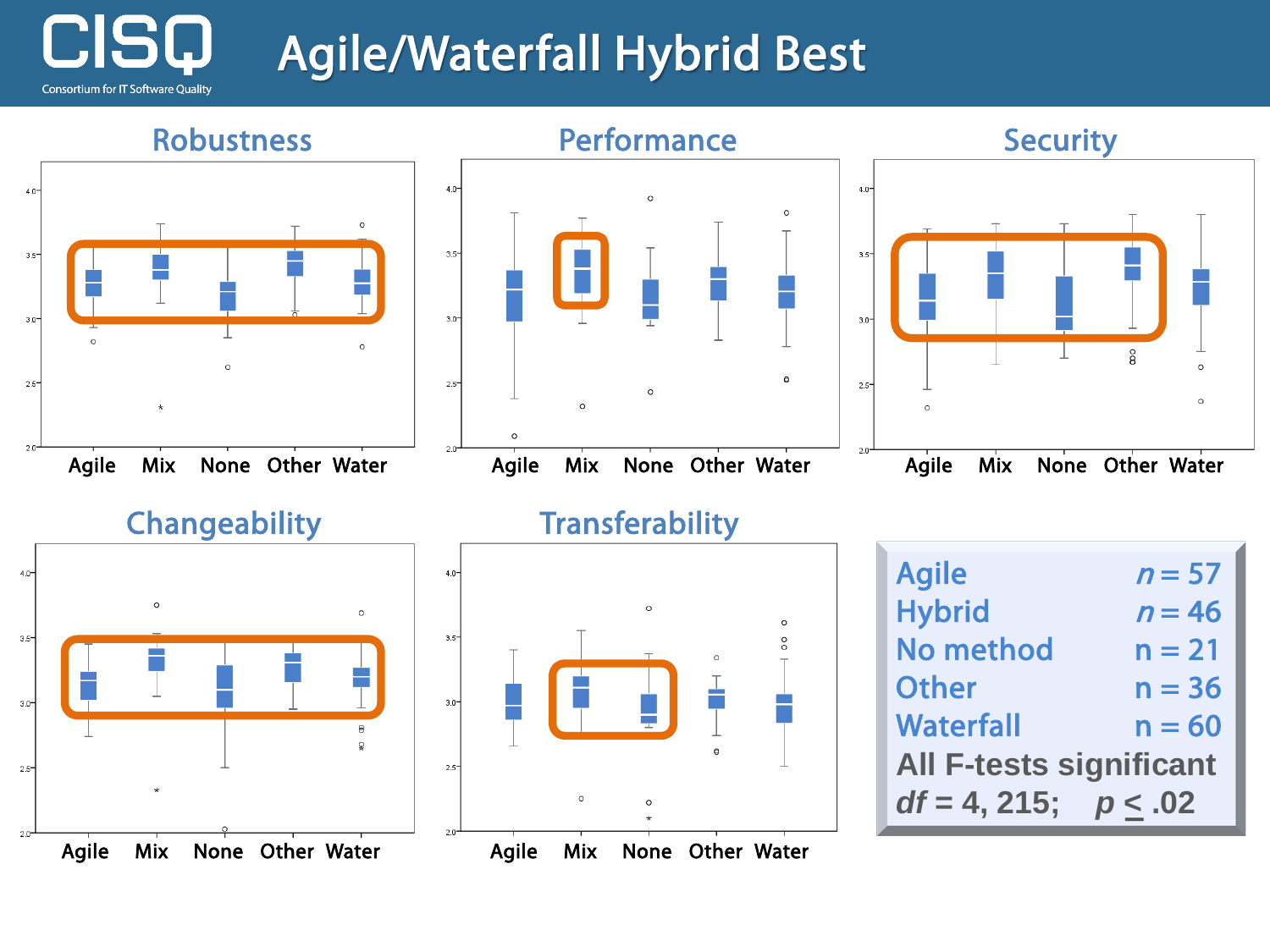

How Quality Affects Productivity

## Assumption: Productivity is a stable number

#### Reality: Productivity is a monotonically decreasing function of releases



#### Unless you take action !!!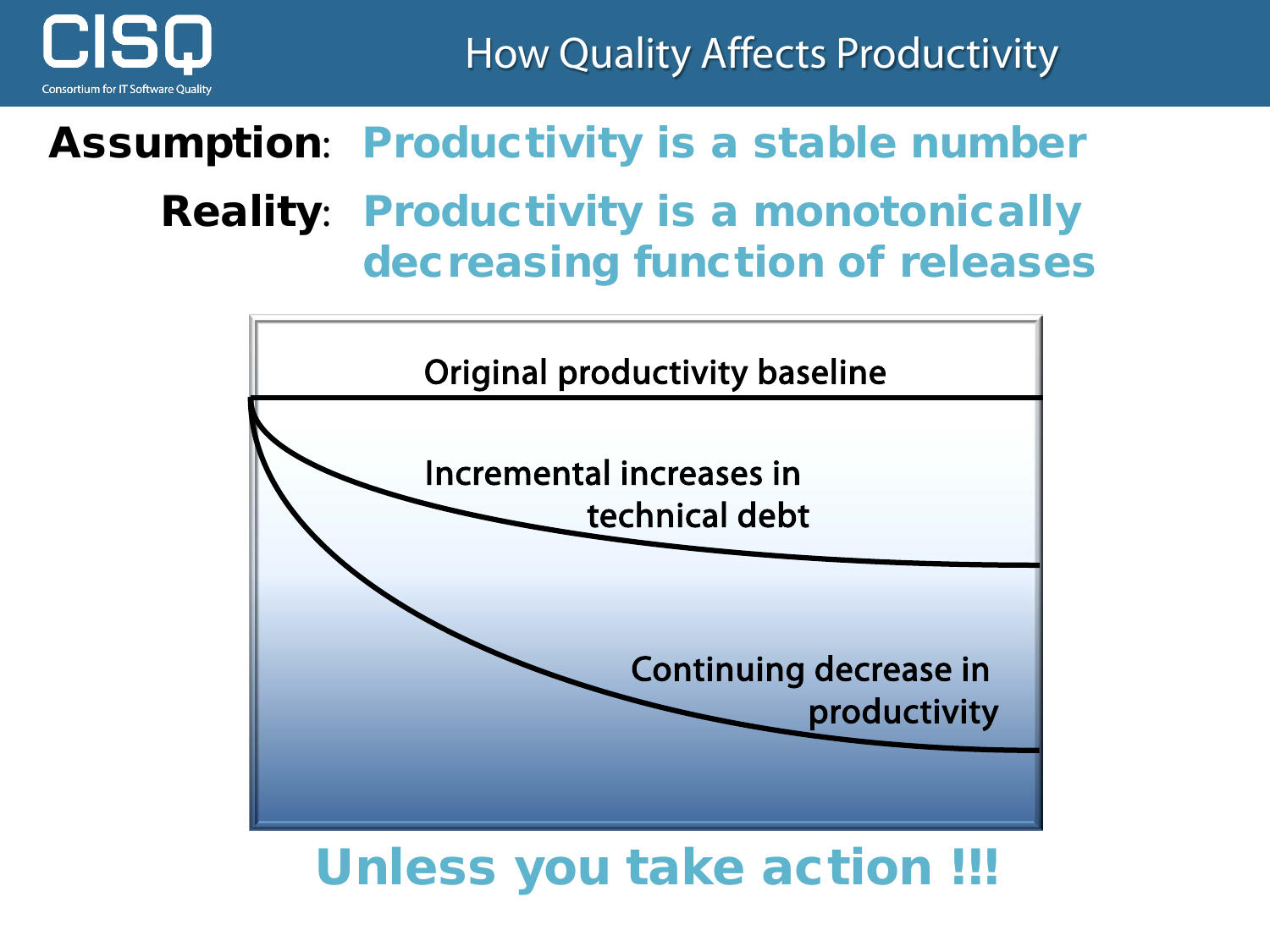

#### Carry-forward Rework = Technical Debt



No Function Point credit for rework

Charge rework effort against the release where defect was injected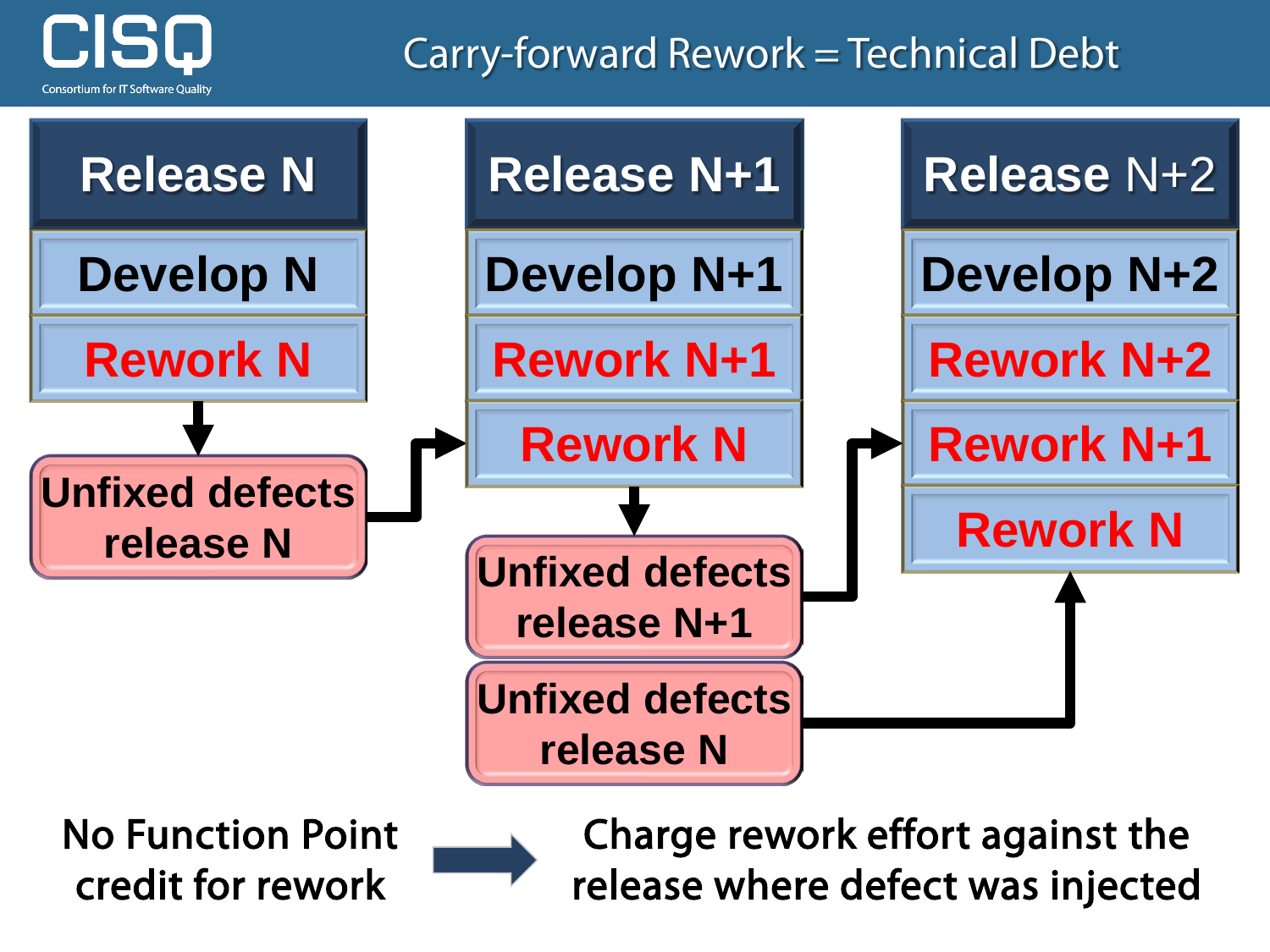

#### Large international investment bank

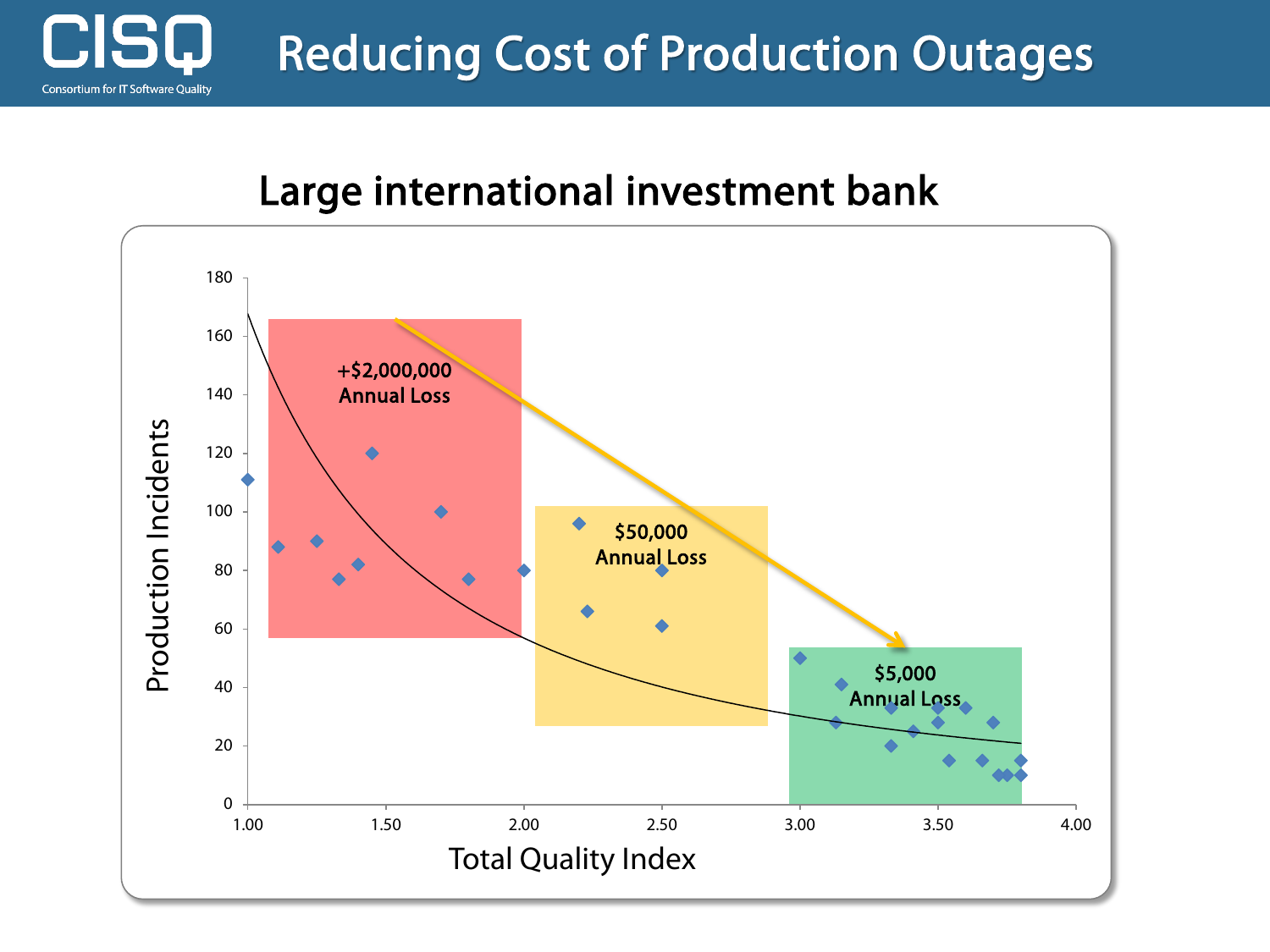### Calculation of Tech Debt for a Quality Measure

**Consortium for IT Software Quality** 

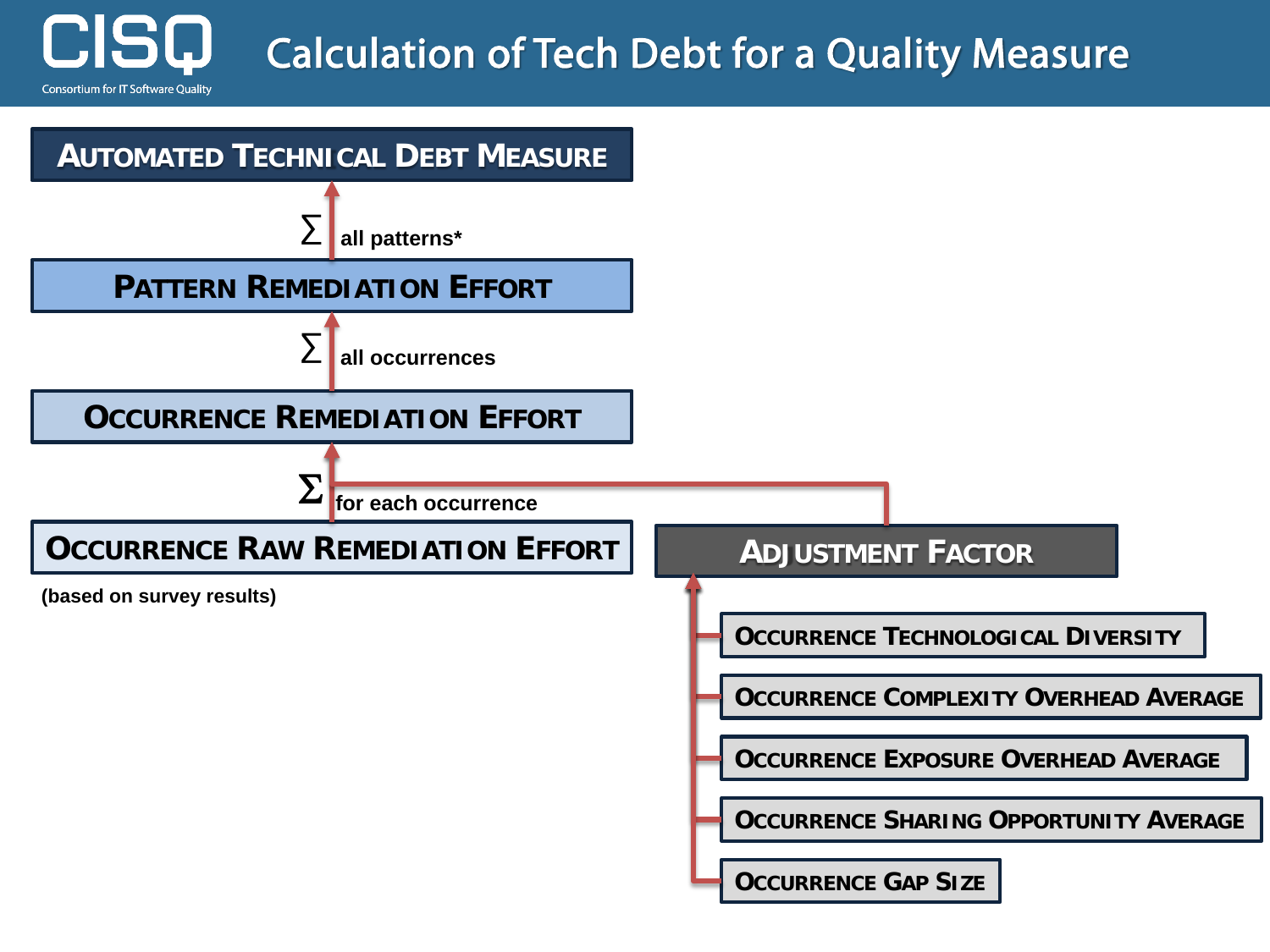

### **CISQ Technical Debt Measure**